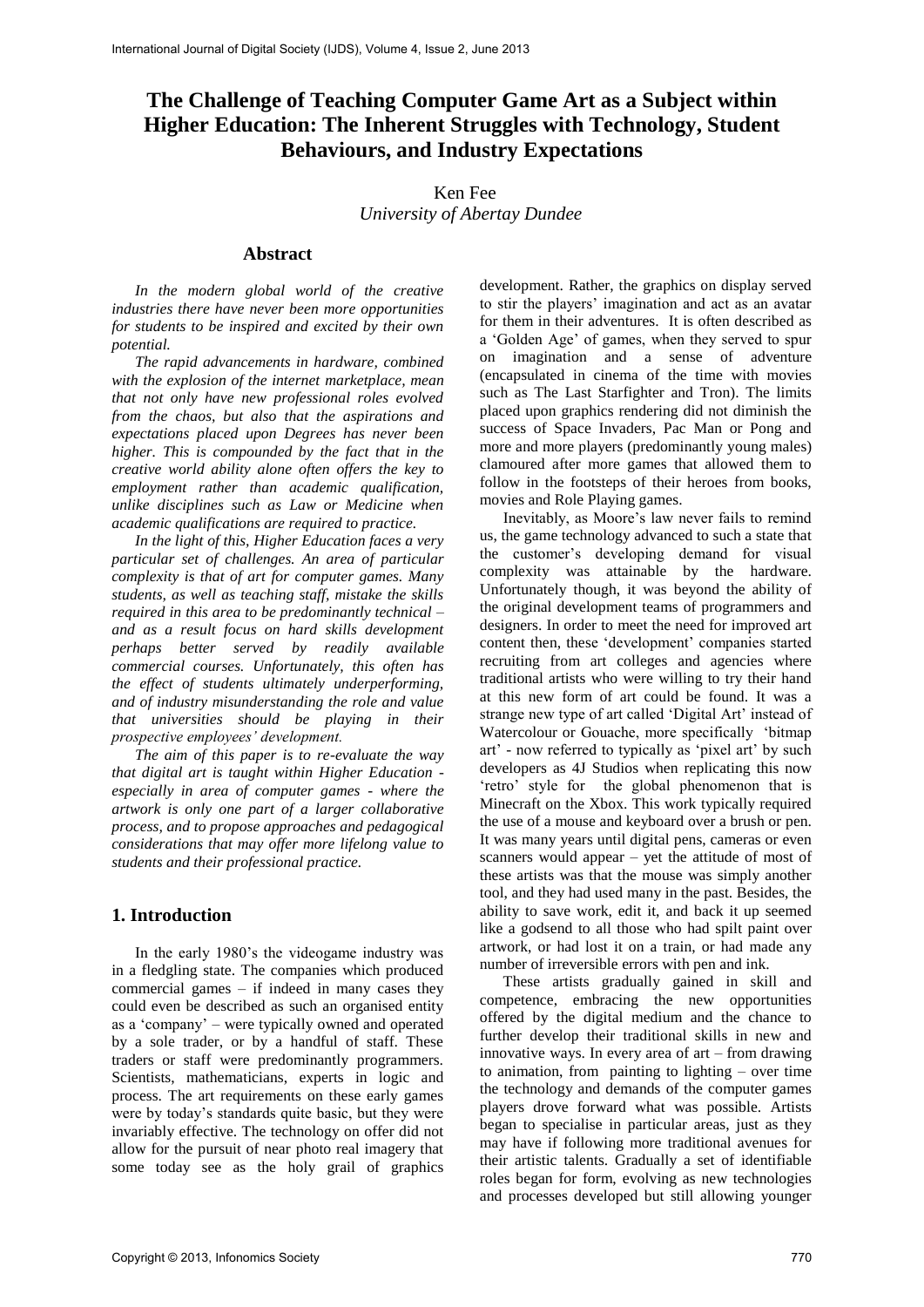and less experienced artists an opportunity to plan their career path.

 By the late 1990's, Universities had started to consider degree and tuition programmes that could offer qualifications in digital or computer arts. Partly this was due to the opportunities that research into digital technologies offered, and partly it was due to increased demand from prospective students and the perceived needs of what was rapidly becoming a games 'industry'.

 Now, over a decade later, thousands of students study at universities in the field of Digital game Art. Depending on the nature or providence of the individual institution, the course's true nature may be masked under more acceptable terminology to governing bodies – but in reality, they are about making art for games. In less than 20 years, Game Art and affiliated courses have appeared at an exponential rate. Taking the UK as an example, UCCAS lists 102 directly relevant courses to study in relation to game art for the academic session 2012/13– though when complimentary areas of study and more specialist terms such as animation or concept development are added into the equation, the number is much, much higher. This would seem to show a great success story, a further indication of the much lauded 'digital renaissance' ushering in a new wave of prosperity and employment for artists and artistic development.

 However, it is far from a straightforward process to teach and educate students in this area. The reasons are many and varied, with some unique to the discipline of game art and based in the quite unique intricacies of the craft in question - whilst others are more subtle. The body of this paper is based upon the author's experience as an educator in this area for ten years and as a practitioner in the field of game art for 20 years. In that time he has supported approximately 750 students as they pursue an academic course in game and digital art, as well as assisting, developing and approving University programmes within this area of study all across the UK as well as in North America and China. In addition, the author consulted with current industry practitioners – from all across the globe - as well as with recent graduates, current students, and academic colleagues. What follows below then is a discussion of the challenges that the author and his colleagues have faced in the area of game art education at the Higher education level, the impact that these challenges have had on student development and ultimate success within this field of study, and the eventual impressions from the very industry these students seek to serve.

### **2. The Challenges**

Currently, the Higher Education system – as well as other areas of education – are seen as,'... failing

to provide graduates skilled enough to meet the demands of industry.'[1]. There is an inescapable fact that may add some clarity to this discussion from the outset. The original game artists were just that – artists. They had years of self-directed study and development, enquiry and research. These individuals were not aspiring to careers in art for any other reason than their love of the craft and the process. The games industry came looking for *them,*  and was just one potential avenue to which they could direct their professional practice. Now, however, the vast majority of students looking to follow a career in art for games development are doing so because of their love of games – not art[2]. What this means is that typically they spend very little of their own time in art development, but rather they play games. The skills and comprehension of colour theory, perspective, anatomy and a plethora of other visually related sensibilities seem to be completely overlooked. Instead, they focus on trying to learn software packages that make 3D models, mistakenly thinking that this is the essence of all games art. Increasingly, the power and enhanced user support of these 3D packages means that these same students do not now even appreciate the basic underpinning skills of model creation such as topology and UV layout. This issue was identified by Alex Hope and Iain Livingstone OBE in their seminal review of digital arts education in the UK, recommending as a matter of urgency that there needs to be a shift in pedagogical thinking across the whole spectrum of education to,' Encourage schools to promote art-tech crossover and work-based learning…'[3].

 Occasionally some students focus on 2D skills for texture creation or concept art, but again they have not developed complimentary skills in photography or composition and can easily fall victim to developing a reasonable level of technical competence, but not being aware of how to actually use it. A simple example would be in the software package Maya, where shadows (if you switch them on) are black. A student may learn that shadows are crucial to the reality of a science of course, but few realise in the rote based teaching they may expect to receive, that black is a human construct and does not exist in nature – so, to use it in artwork may immediately render it flawed.

The problem does not restrict itself solely to the actual artistic integrity or passion of the student though. There is also a widespread lack of appreciation of just how difficult any form of commercial or professional art it, and in the context of Higher Education Game art is an area of professional practice. Anyone can make art for a game, but a game artist can make art for *any* game. The choice of which area of game art specialisation a student should focus on is too often decided by that they can't do, rather by that they can. A poor career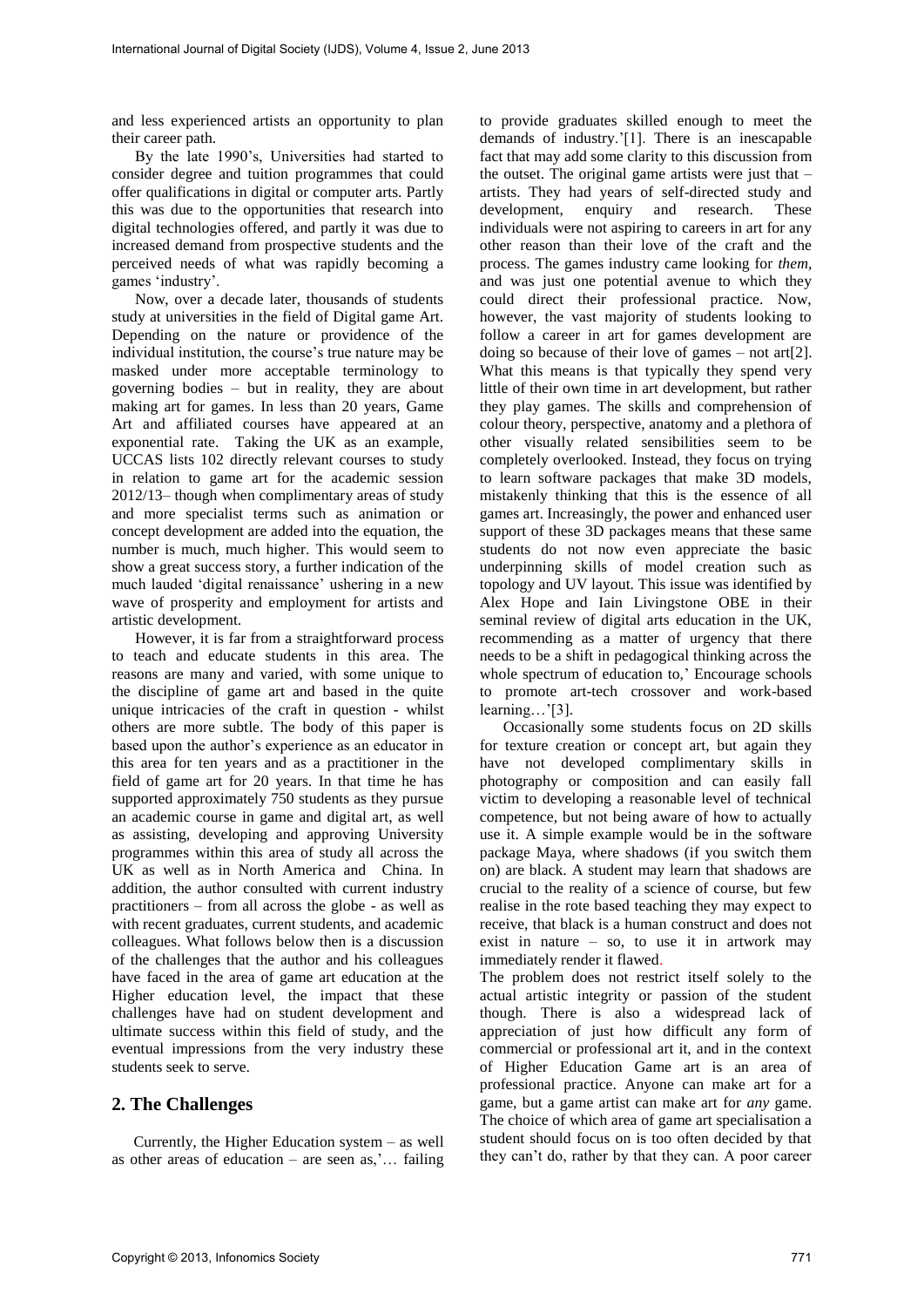strategy in any vocation. For instance, in a recent conversation when the author asked a series of students why they wanted to be Concept Artists, they each replied that they felt they couldn't model, animate, texture or design – but they thought they could, 'draw a bit'. This is wholly misguided. Professional Concept Artists can typically perform well in practically all these other areas of art, but they excel in the area of concept development (indeed, they typically use many of these other skills to aid them in their designs). To allow students to pursue their studies based on such a cavalier and amateur notion of what is required of a professional artist is to do them a grave disservice.

### **2.1 Higher Education in Digital Game Art Education.**

The actual purpose of Higher education can become lost quite easily in the current political and economic climate. It used to be quite simple. Higher Education was just that. A place where higher thinking, enquiry, investigation and research could lead to an individual's greater understanding of a subject or issue. The skills students learned and employed while studying this higher form of education would give them lifelong skills that would serve them in all areas of their intellectual – let alone practical – life. Somewhere, things became very confused. In the terms of the UK, many would point to Margaret Thatcher's upheaval of the Higher Education in the 1980's, but there has been an undeniable global shift for many years with HE to a more commercialised portfolio within universities. This in itself is no bad thing, and reflects the growth in new industries and areas of potential enquiry that Universities may help develop, but when twinned with the political demand that practically everyone should have access to a Higher Education, the consequences can be quite marked. The Higher Education aspect can become lost in the pursuit of recruitment numbers and industry relevant courses. Simply put, the risk is that students are just taught what the job requirements are for employment and are assessed on their ability to hit those marks, rather than their ability to show any real sense of deeper understanding or personal growth. The degree becomes a ticket for employment, rather than for intellectual or personal development. In the words of a Games Company Art Director with the best part of 20 years' experience,'…we expect graduates to be able to think for themselves and work out solutions – not to always look for the answers to be given to them'[4].

 Higher Education is about supporting Learning, not rote based teaching.

 In the field of Game Art there are many extremely good commercial training packages both in book form and online. While it is beneficial to

have personal contact with a tutor for basic skill acquisition, many offer these resources too through email, community or other means of mentorship. It seems that many University courses focus on teaching the basic fundamentals of software packages, where in fact there are far easier and more appropriate ways for students to lean these skills away from the classroom and in their own time, at their own pace. At University, the classroom and contact time should be used to take these skills the students have learned in away from the tutorial sessions, and apply them in interesting and engaging ways. This sense of engagement should then lead the students to seek out and develop their skills further, until the next tutorial session or meeting with their lecturer. This model is similar to that employed in courses such as Law, where students would read up the requisite legislation away from the classroom, and then in contact time with their tutor they would be helped to contextualise and implement this knowledge in ways that would engage them. In this way, Lecturers act in the way most expected of them traditionally – they act as a source of inspiration, motivation and direction. They do not act as teachers in a classroom, leading an obstinate collection of reluctant individuals through a potentially new and bewildering discipline at a set pace dictated more by timetables and resources over which they may have no control.

 In this context, it absolutely imperative that students and staff alike appreciate that *all* artists are self-taught. So are musicians, athletes and practically any other form of endeavour where the very nature of the craft is built upon personal interpretation, practice and trial and error. It will of course offer benefits to read books on the subject, attend workshops and classes, to engage with peers and practitioners whom you admire. Eventually though, it all comes down to an individual's dedication.

 The unique abilities of an artist are never based upon their core technical competencies, but rather upon how they interpret these abilities through their own inherent passion and interests. The part that the mere technical process plays in this is unfortunately what many HE courses seem to focus on, rather than seeing this as mere the starting point. Returning briefly to the point made above, these basic skills can be acquired by any number of means out with University – but it is the duty of the Lectures and the Higher Education establishments themselves to ensure that the part they play in the process is truly that of achieving 'higher' learning, well beyond the drop down menus and the buttons. If the courses themselves don't lay out a clear difference in delivery and assessment between school, commercial courses, further education and higher education – then how can the students at any of these levels possibly hope to understand the different expectations placed on them?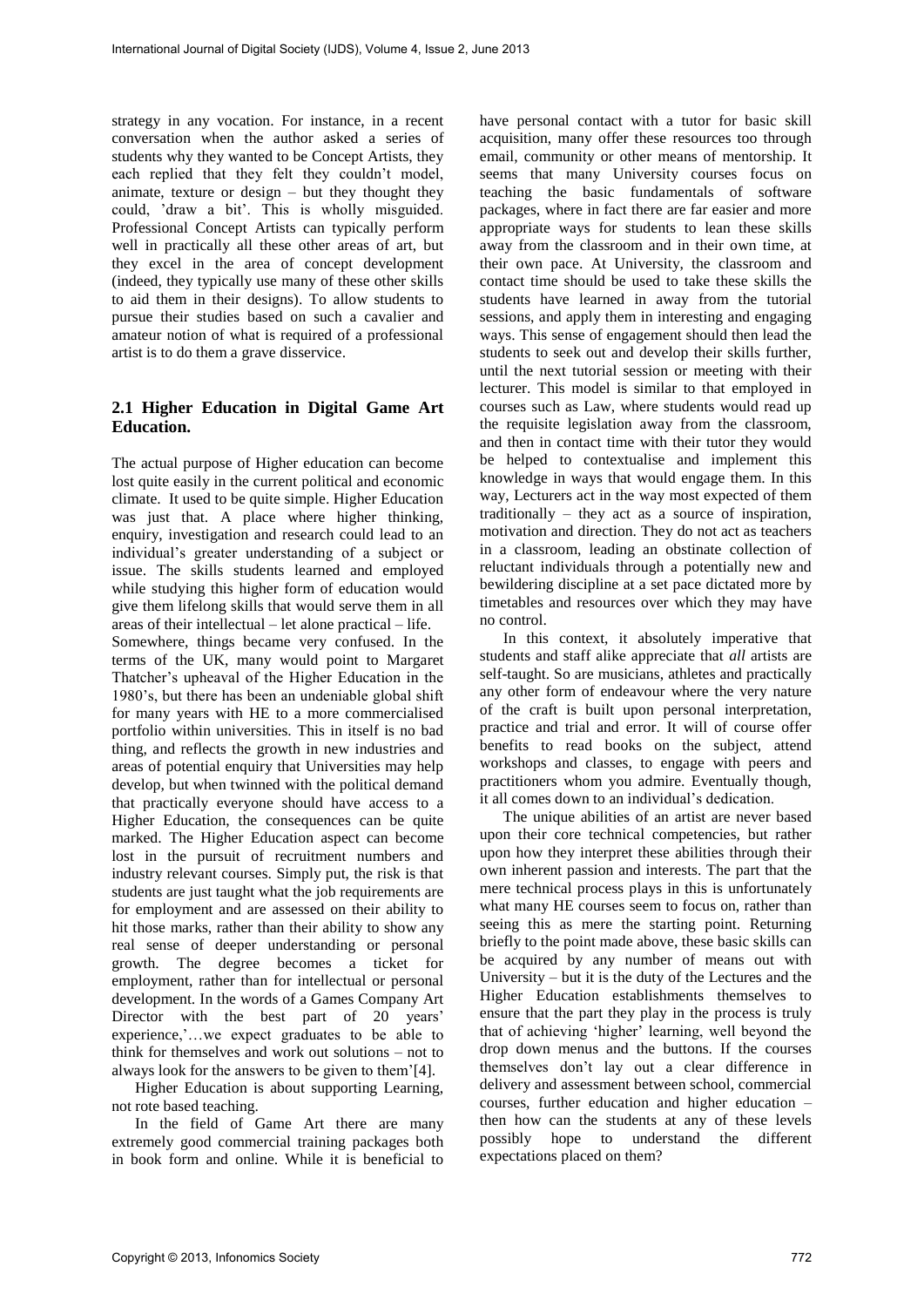### **2.2 The Challenge of Technology**

 The software does it all for you. A very common misconception, leading to a fixation with the functionality of a software package rather than an in depth understanding of the processes it is emulating. Alex Hope summarized the point perfectly when commenting that, '…once you have the science, you then need to take an artistic eye to it.'[5]. A light in a software package will be white by default. However, if a piece of game art is meant to be set in the Scottish Highlands, It should be set to a pale yellow, in other regions it may need to be red, or blue, or even green. The software will not do this for the student automatically – it doesn't know what the end result is meant to be.

 Software is increasingly powerful, but it seems for every advance the software makes, the risk of students' comprehension of the underpinning principles diminishes in turn.

 In 2004 when developing their series of Formula One games for the Xbox and PlayStation consoles, Electronic Arts brought in the actual cameramen from Sky sports that filmed the live events around the world. The cameramen showed them where on the virtual tracks the cameras should be placed to most accurately replicate the television experience most players would be familiar with. The camera locations, settings and lenses were all replicated as closely as possible.

 There was no suggestion that an artist at EA would simply drop in a default camera, with the default package settings from Maya or 3DS Max.

 Yet students may be encouraged to think that simply by even *mastering* low polygon and high polygon modelling pipelines, they are in any way qualified to build a competent figure model. This makes no more sense than an experienced domestic car driver expecting to win a Formula one Grand Prix just because they know how the steering wheel and pedals work. The successful creation of a figure requires detailed knowledge of character design, posture, anatomy and proportion. If that figure is to be clothed then textile and fashion design as well as knowledge of jewelry and all manner of other elements as required by any particular design.

 In 1893 when Charles Burdick invented the airbrush, there was an outcry from artists of the day who that they would be rendered creatively - as well as financially – redundant. This never came to pass. The reason was simple. While the process of covering paper or canvas with even smooth tones had become easier than ever – wiping away in an instant the requirement for many years of practice – very few people actually had the insight or artistic ability to employ it effectively. A new type of art was formed, but one that required just as much artistic integrity to use to good effect.

 It is the same, over a hundred years later, with many forms of software. The power is incredible, but there is little evidence that the proportion of individuals in society artistically skilled enough to use them beyond their basic functions has increased at such an exponential rate. That is not so say that practice cannot vastly increase the effective use that such software may be put to – professional competence is indeed 5% inspiration and 95% perspiration – but the lack of appreciation that an incredible amount of personal effort must be spent to fully unlock the power that software holds is seemingly present in many students.

 The issue of technology does stop with an under appreciation of the personal investment required, however. In Higher Education there are other factors that must be considered.

#### **2.3 Newer and easier is always best.**

 The latest and best software is not necessarily the best to use in classes or projects. The stability and compatibility of software is almost always an issue – it is a wise rule followed by most IT departments that software is never revised or updated as a matter of course mid-way through a teaching semester. If unmonitored, student work – and lecturer's work – may no longer run, or may lose compatibility with older work or hardware.

 The second issue here is perhaps more apparent to some, but appreciation of the problem very much depends on the true goal of the teaching model in question. That is, the issue of how easy or straightforward some software makes various processes and areas of development. The flip side in many ways of the argument above that software does not in fact do it all for you, what if some software actually appears to  $-$  in some areas  $-$  do that very thing?

 If the purpose of the education is to ensure the student has a firm level of ability and knowledge in for instance game art pipelines, the worst thing that could be done would be to give them access to an engine or editor where all the work is done for them. Recently, after delivering a presentation on this subject, the author was contacted by a game engine vendor. They explained that their product made the whole process so friendly and easy that anyone could now make a game. The question then followed, what purpose does it then play in allowing students to develop their true 'higher' level of understanding of the processes involved, if at every turn the software produced adjustments, corrections and alterations to ensure that no matter how sloppy the student was success was guaranteed. The most the student could hope to understand at the end would be how to use the editor, as any other failings or lack of comprehension would be completely masked by the software. Quite aside from delivering a deeply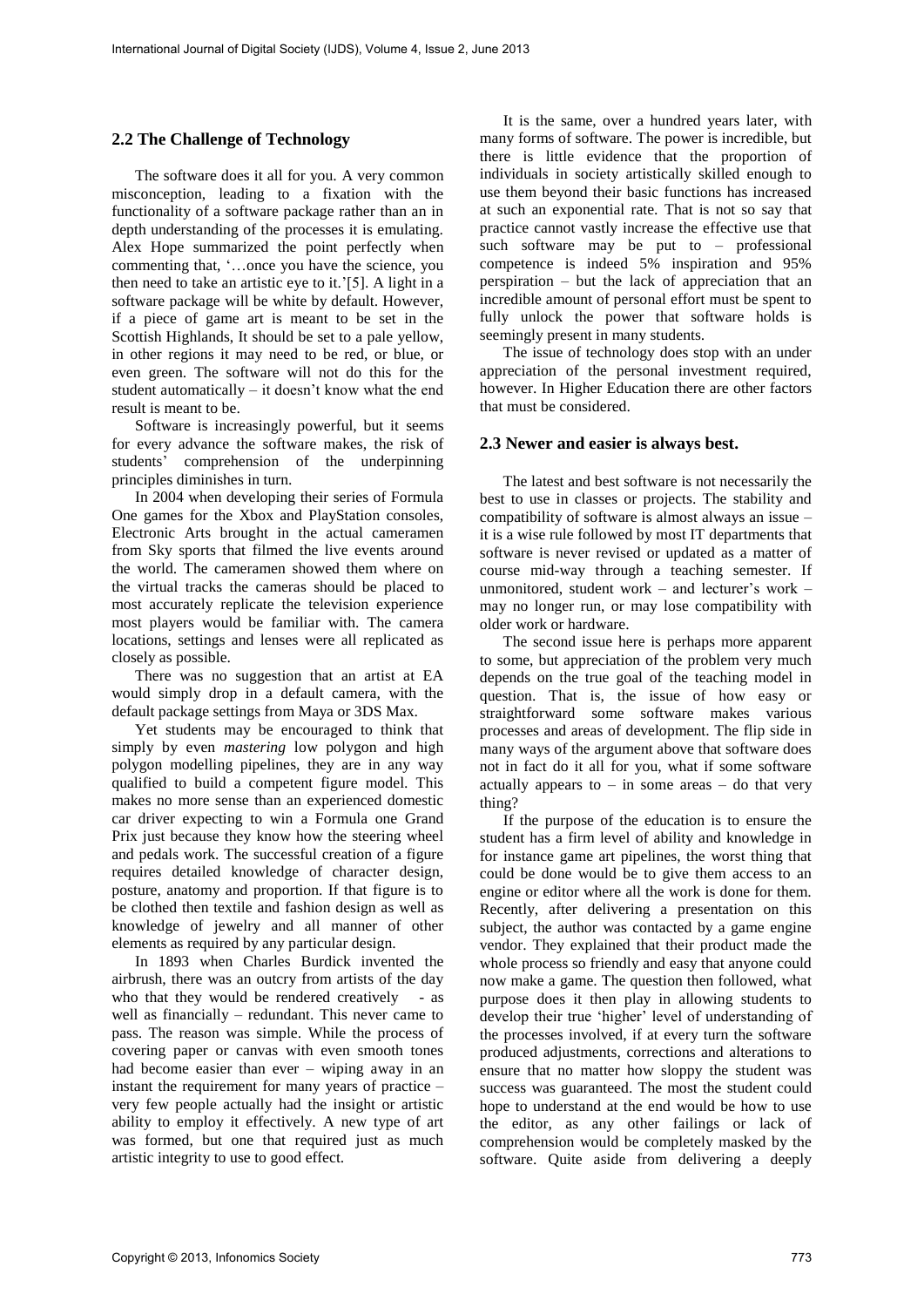flawed educational experience in itself, how can a student effectively be assessed when so many of the critical elements are actually hard coded for success by someone else?

 Thirdly, in collaborative projects with industry the issues concerning Intellectual property rights (IP), Non-Disclosure agreements (NDA) and lack of technical support can mean that these projects with industry partners while on paper beneficial to students actually provide more obstacles then positive experiences. It is often better for such live or industry related projects to be based upon mentorship and support rather than actual entrenched projects, at least if the potential consequences have not been carefully mapped out and considered.

### **2.4 Industry expectations.**

 Possibly the greatest challenge that higher education institutions and their students face in terms of engagement and motivation, concerns industry the expectations placed on them, and how industry can perceive them.

 In many cases, such as DMA Design, the early game companies were not formed by graduates or individuals with a higher education. This was relatively simple to explain – there were very few relevant courses, and it was primarily a hobby based enterprise. This translates down through the years as an element of skepticism amongst some older developers as to the value of a higher education at all, when it comes to their area of practice. The risk is that the understanding of the higher learning aspect is missed completely, in favour of a recruitment based approach.

 It has already been discussed how students who approach a Higher Education in game art just to find employment, may be doing themselves and their peers a great disservice. The majority of games companies however, are guilty of just the same approach. They see Universities as a recruitment centre. This may be understandable – particularly if they have had the foresight to engage with the courses and offer assistance and support – but the worst element from a lecturers point of view, is being blamed if the students do not seem to meet the needs of that particular company. An HE institution can no more 'make' a student excel any more than that mythical cowboy can take his horse to water and 'make' it drink. There have been instances where artists from leading franchises such as Grand Theft Auto and Crysis have put forward artists to teach students game art, only for the majority of students to drift away or fail to appear at all – favouring the student lifestyle over the opportunities to learn. The students may be assessed and graded and accordingly, but it seems many games companies and recruiters don't actually understand – or bother

to interrogate – the actual marks or degree classification that a student has been awarded.

 Similarly, the industry as a whole will generally come looking for short term solutions to its needs.

Until as recently as five years ago, an average game development would still be measured in years. Typically a good quality product for PC or console (there was no social or mobile market to speak of) would take between 18 months up to several years. This meant that games companies would take a longer term view of a prospective hire, may give them a few weeks or months to acclimatise and would see them as a long term investment. If the candidate did not meet their exact needs but they saw potential, they may hire them on that basis as form of investment for the future. Unfortunately for employment, the speed of development now and the very narrow opportunities for profit mean that this is now rarely the case. A company will typically need the student or graduate to be effective from day one – at a professional level – and yet that project may only last for a few weeks or months, after which the requirement for that new employee may be precarious indeed.

 The short term goal that many within the industry now need to focus on themselves, translates uneasily to an academic programme running for fixed semesters, with approval processes carried out only every few years.

 Occasionally, the worst form of misguided support from industry takes the form of programme or teaching reviews where they sate that their company's way of carrying out a particular task or process is 'The Way'. A problem relatively unique to the games industry is that there are not really any set standards, anywhere, at *all*. There are no uniform job titles, roles and task allocations anywhere in the games development world. What may be called a games artist in one company may be a Visual Engineer in another, and a Graphic Designer in another – all similar, all different. As the games industry expanded, it pulled in many other practitioners from other professions such as managers and commercial directors, and they all bring their own unique spin into what it already a chaotic mix. If the industry itself has no set standards, job titles or expectations of a role, how can HE hope to meet their requirements?

 An example of this would be Character Modeller. Many students think from looking at books and games that they should go off and completely realise a character based on a design that they've created. However, they take ownership of many different disciplines if they do this. Typically in a large studio the character would actually be designed by a concept artist, the mesh would be built by the modeller at his direction, another artist may lay out the model ready for painting or texturing, another would paint it, yet another would rig it for animation,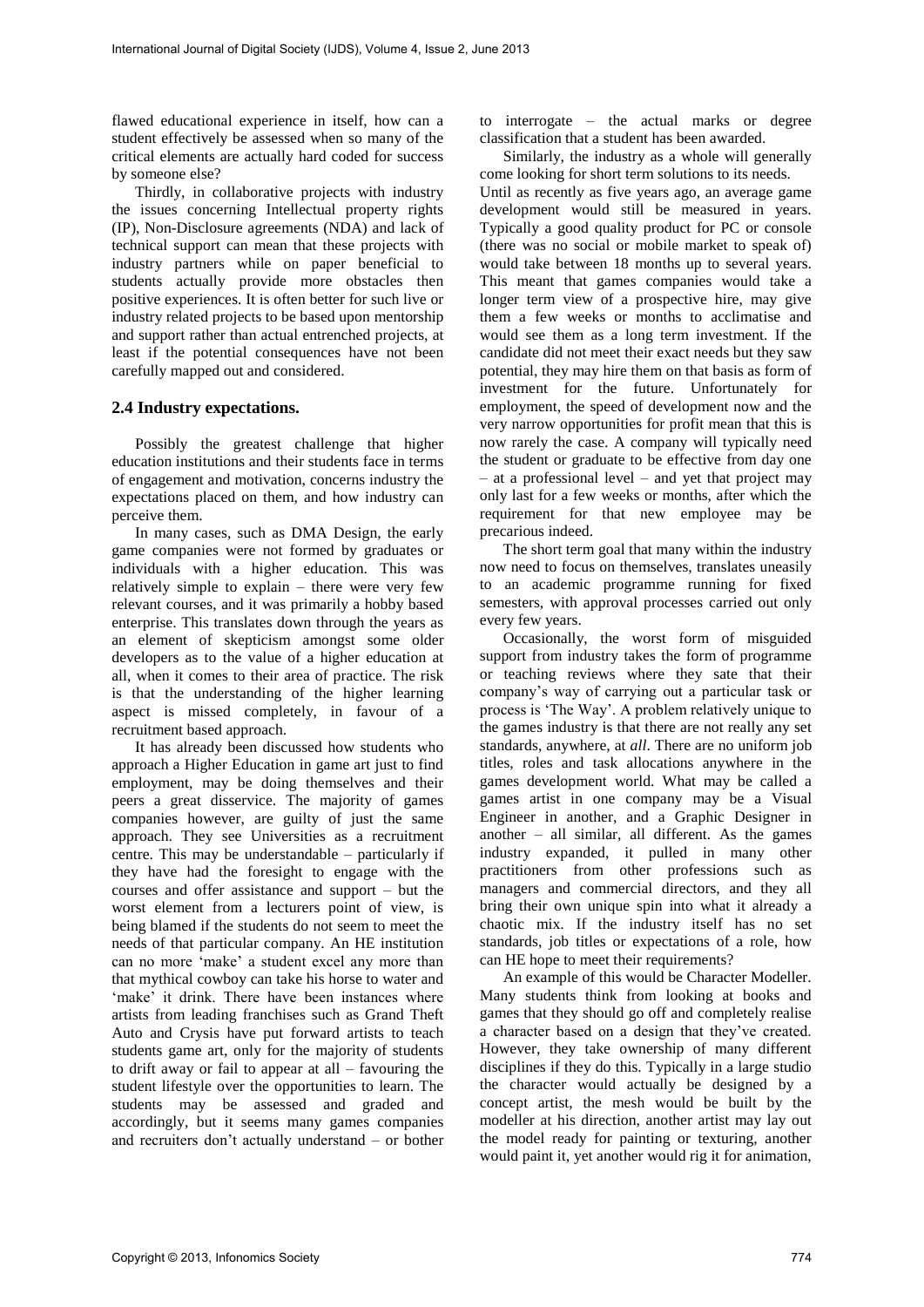then an animator would actually animate it. Every one of these stages is seen as a professional role in itself in some companies, yet on other – typically smaller – companies, perhaps one artist would indeed carry out the whole process. However, that would have to be a talented artist indeed, and it is complete conjecture to speculate what that generic title for him or her may be.

 It can lead to confusion if students take a literal rather than informed view of the nature of the industry, 'I see a lot of artists' work but they almost always fall down on basic anatomy. The models are built nicely enough, but are no use to us.'[6]. Frustration can grow quickly as definitions and expectations placed on them seem to fluctuate wildly.

#### **2.5 Student expectations**

 In the worst case, students think that becoming an artist is something someone else can do for them – that attending a 12 hour module will make them a modeller, for instance. In some cases it is laziness on their part, perhaps a reflection on their expectation of education based on their prior experience where they essentially learn to sit still and don't cause any trouble, and survive until the end. As attendance of an HE education is not compulsory – all students are 'volunteers' - this is a bewildering attitude that doubtless all lecturers and tutors face from time to time. Nevertheless, if a student is not willing to broaden their own skills and development, then in the field of art education - be it game art or any other form) – the diligence of the lecturer will make little difference.

 The students *must* see teaching slots and contact time with teaching staff as supporting their own practice, not replacing it. In a recent post Module assessment form, a student reported to the author that they had enjoyed a particular course in 3D and had learned a lot, but that they had had to practice at home outside of classroom time to really get a grasp of the subject matter, which didn't seem right to them. This seemed to summarise the issue, that even with a subject matter that they enjoyed and felt benefit from, this student thought the only time they should have to spend each week to master a very complex area of practice, was a two hour lab once a week. This makes no more sense than a person thinking they will learn to play the guitar to a professional level by only picking it up for an hour each week for a lesson every Tuesday night. Such a suggestion when it comes to music would be met with widespread derision. It is a cause of concern that so many young people who have decided to try to make a career in game or digital art should be so dismissive of the effort involved. A recent graduate from who is now a very successful Games Artist commented that, 'While I learned a lot from my time

at University, it still took a lot of effort and practice in my own time and beyond university to eventually reach the skill level required'[7].

 In terms of game art, it absolutely must be generated in a collaborative and if possible a multidisciplinary team based environment or project[8]. A digital asset is not a piece of game art until it is functioning as required in the game and is practically impossible for an artist working alone to experience this process in a professionally relevant way. In reality, requirements change, code breaks, styles are modified and iterated. While the use of a game engine may be set up to mirror the experience and allow the artist to get their artwork into a game in some form, it is a poor substitute for a team experience. In a recent game project at the University of Abertay, a very well qualified undergraduate art student was working on the Master of Professional Practice in Games Development programme, when they were asked to change some artwork. It was pleasant enough, but did not meet the required style of the game – it was in her own style, which was not that of the game. It was four days until she returned to university, quite emotionally traumatised. It transpired that never, in her four year undergraduate Art college degree, had she ever been asked to change something. Her course had been about selfexpression, as many art courses are. However Game Art as noted above is a profession, typically for other people and under their direction. Rarely if ever do the projects meet the artist's preferred style or interests. If such a personal level of artistic satisfaction is required constantly – and their work suffers if it is not  $-$  they will not succeed in the industry.

 If students fixate on their portfolios instead of the needs of the game or project, then they will not only suffer from frustration in trying to hit too many objectives, but they will most likely be unsuccessful to meeting the needs of the project[9]. It is too often the case that from day one of their education, students are trying to fill their portfolio for employment. The course of study they do and what they deliver for the course may be completely inappropriate for their eventual employment portfolio – but every piece of work and development they carry out in HE should hopefully make them better prepared and informed for the eventual portfolio they create. It is very similar to industry itself, where the work an artist carries out for their employer or client may be suitable for portfolio – it really depends what they want to show – but more likely, their portfolio is work of their own created in their own time based off he skills and experiences they have gained during their employment and personal practice. It should be identified and discussed immediately with the student, if teaching staff become aware that they think that their portfolio is only going to reflect work that other people made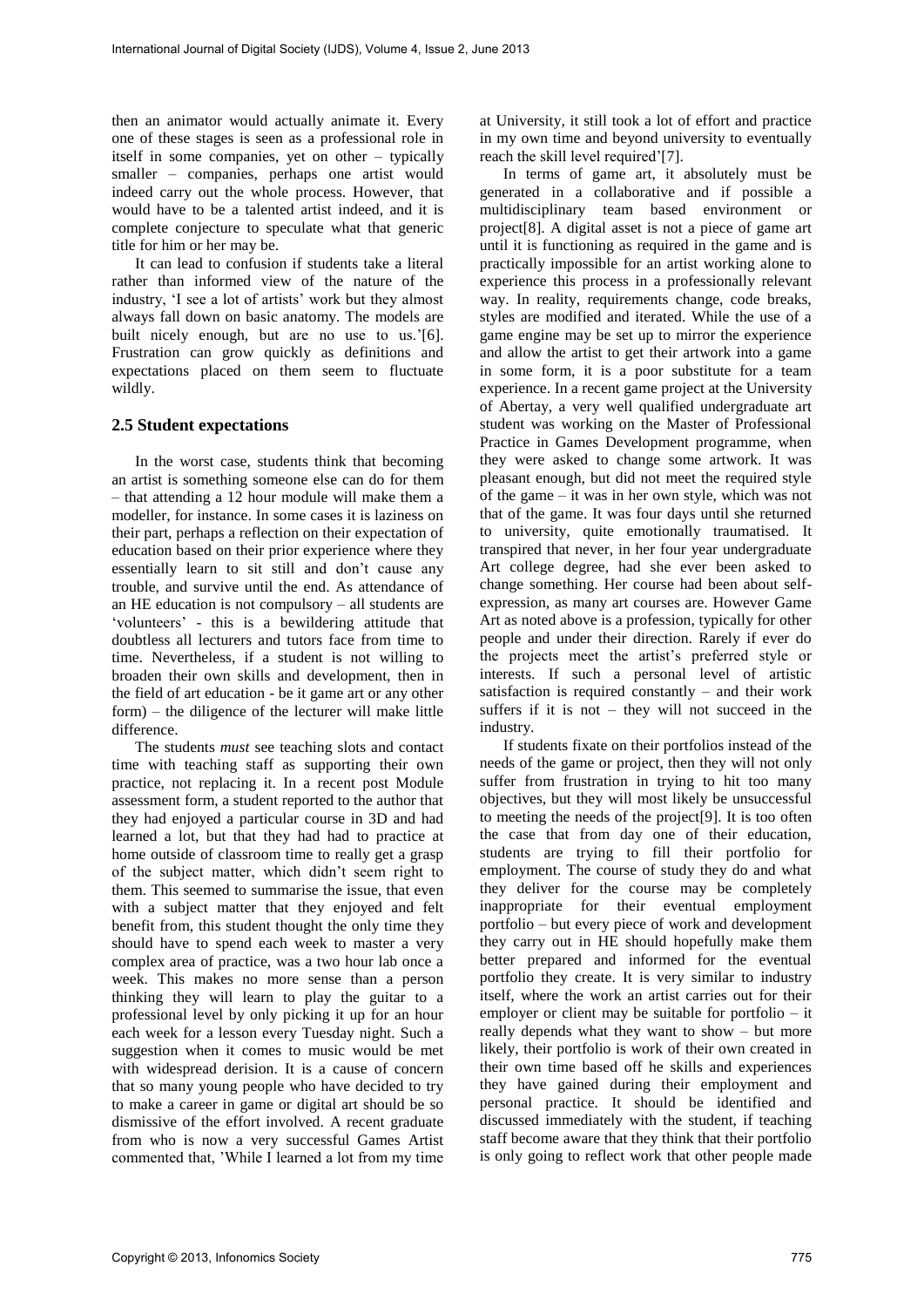them do – namely, work carried out for exams or coursework. Employers always want to see an artist's own work as well as the occasional professional piece, to see their own inspirations and motivations.

 A trick employed by some educators is to ask an art student what they did last night, or the night before. If the response is not that they created art in some form, then it is suggested to them that they are not artists. Artists do not create art because they are told to, but because it is what they live to do. This is an extreme example of course, there may be any number of reasons why in that exact time frame it is not possible to create some art – but the point is usually successfully made. It takes little time to doodle, to sketch on an envelope or use a smart phone or such for a creation tool. In the worst situations, it typically transpires that students who claim they wish to be 3D artists, hadn't switched the software on since last week's class. This should be carefully discussed with the student, as everything else being equal; they are not well served by continuing to delude themselves that this is their area of passion. It is,'…all about the passion you can bring to the projects, to your professional work – there are easier ways to make a living, a game artist must love the process and the challenge and that is what makes them want to come to work every day'[10].

### **2.6 The Reality of Game Art**

 As distinct from other areas of art – even areas of digital art – Game Art is always built for a purpose. First and foremost, it must function [11]. This is typically a technical issue but students who are not used to budgets of scale, file formats and naming conventions will struggle initially to understand that the creation of the artwork itself is invariably the easy bit (and all the more reason therefore to downplay that element in the teaching support). The quality of the art created is a different matter, and relies on and the elements of passion and motivation discussed above – but the technical restrictions and processes are usually overlooked by the uninitiated.

Beyond the core functionality and suitability for purpose, the art created has to fit another person's direction. It may very well be someone that the artist never meets, and they must interpret written or somewhat obscure notes accurately. An experiment that the author carried out for several years was as follows:

i) The students are asked to write down a 250 word description of a character. It should not be costume design – which so many confuse with character deign.

ii) Much to their surprise - thinking they were going to create their own design in the next step, these notes are the passed to the student sitting opposite –

who then has a set time to design a character visual in response.

iii) Finally, the design visual is passed to a third student.

The test is to see is the third student can accurately deduce the character described in the initial text, from the visual. It tends to be a powerful experiment in showing the students not only the difficulties in articulating a design in ways they may not be used to, but also how to interpret another's artistic language.

 This is a small example of what is typically termed a development 'pipeline' – a sequential set of processes within a team based environment that lead from the initial idea to the final realised product. The whole game development from initial design through to release is typically regarded as a pipeline in this sense, but as we can see it is actually broken down into many other small collaborative efforts. If any once of these efforts is out of synch, the whole pipeline comes to a grinding halt. This is why, to operate professionally in the area of game art, the students must have experience of these processes and both understand and appreciate the roles and responsibilities everyone has.

 The second they place their own portfolio ahead of the pipeline, it breaks.

 The irony is that while such an awareness and understanding of process is critical for success, not a single one of these issues would even arise from expert but isolated training in an art package such as Maya or Photoshop – yet many course deliveries focus on just that.

# **3. The Goal**

The goal of HE in the field of game art, then, should be to:

i) Ensure that through support and guidance in their studies the students understand that their role is to use the appropriate technology for each task, efficiently, in order to meet the determined artistic style of the project. This style will probably be from someone else. They must not lose motivation because of this, not fixate on their portfolio work or overt personal development when other tasks have priority

ii) Develop the students' ability to identify the best solutions for each challenge – using the breadth of awareness and skills they have accrued through their own periods of directed and personal research and enquiry.

iii) Engage the students passion as an artist first and foremost, with the appreciation that the passion and skill they have in digital art is no different from any other form of art, where time with a tutor is complementing and enhancing their own practice, not replacing it.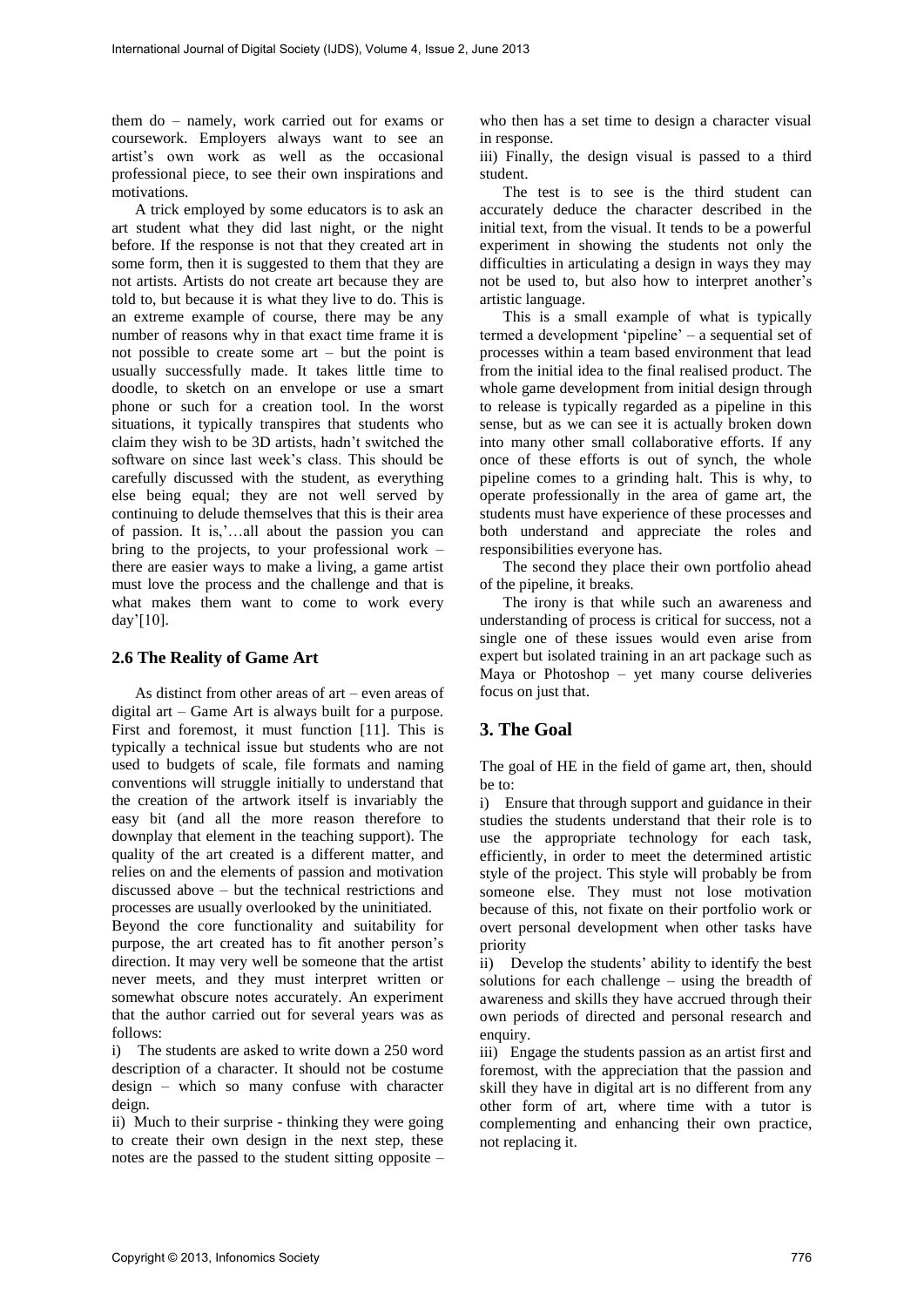iv) Direct the focus of the pedagogical model towards the assurance that by the time successful students complete their programme of study and have finished their time in HE, they have accrued a set of lifelong research and enquiry skills, attitudes and responses that allow them to meet their career and life aspirations in the future. The focus should not be on immediate short term employment goals which offer no depth or substance to intellectual growth.

### **3.1 Proposed solutions**

In order to achieve these goals, there are several elements of practice and support that an HE institution can employ to try to encourage and best motivate the students to become effective practitioners. While discussed throughout the paper, these can be summarised as follows:

1) Ensure that contact time with students in spent in the best traditions of Higher Education, and is not confused with other teaching institution levels of study. As a wealth of software information and training is available online and from books and forums, why stand up and repeat this in class sessions? Instead, use student contact sessions for comprehension, understanding and application of the lower level skills acquisition they could have been tasked with investigating before meeting staff to explore it further.

2) Target in the students the development of core underlying skills required, not short term goals. As the requirements placed on them both technically and professionally will change rapidly and often throughout their chosen career, it is the core skills that will sustain their longevity as a professional.

3) Encourage group projects if possible, with practice over rhetoric and with disciplines working together. In this era of online courses and remote learning, this is an area that traditional HE models of on-site teaching can flourish by bringing different disciplines together in a live project setting and allowing them to experience a genuine team environment.

4) Encourage industrial involvement, but be aware how it is applied and interpreted. An undeniable potential benefit to both staff and students in most cases, nevertheless the aims of the industrial partners will not be the same as the HE institution, but both can effectively work together providing mutual respect of one another's' role is maintained.

5) Encourage artwork based off others' designs, not their own, removing prejudices of style. As a professional artist, most of the time is spent interpreting work for others who do not have the artistic skill or time to do it themselves. Any student of art, who has only satisfied their own artistic vision

for all the years of their study, will find the world of the professional artist to be extremely unsettling. The most common phrase heard is their 'comfort zone'. Few professional have a 40 year career working solely in their comfort zone - indeed, many reserve the comfort zone work purely for their own personal portfolios. Students should be aware of this, and act accordingly.

6) Keep technology taught, to be core rather than use easy editors or software which removes a lot of the educational value of the process. The students will learn nothing other than the menu structure of the editor, and who first having to think for themselves in a real world bespoke piece of development software within a company, they will find they have not developed the skills to adapt.

## **4. Conclusion**

The Games industry is in many ways a victim of its own popularity. So many students approach a career in games simply because they like playing games, and not because of any true sense of engagement in the craft required. As academics and teachers, the onus is on the Higher Education establishments providing courses in this area to develop within these students a genuine artistic passion and spirit of enquiry– not through the use of ever simplified technology, but rather by a return to the appreciation of basic art principles and practice. While the technological competencies required of a practitioner of game art are substantial, they do not require a course in Higher education to attain them. Rather, these courses should play their part in expanding the appreciation of just what these technologies can be used for, and the additional sensibilities and passion that are required to make best use of them for years to come.

### **5. Acknowledgements**

The Author would like to thank his colleagues within the AMG (Arts, Media and Games) Institute at the University of Abertay for their assistance and support, as well as the students, graduates and members of industry who were also kind enough to participate in the preparation of this paper.

### **6. References**

[1] Alex Hope and Ian Livingstone, Next Gen Report, NESTA, London, 2011, page 8.

[2] Panel discussion with Game Company CEO and Art Directors from Denki, 4J Studios, Tag Games, Binary Pumpkin, Outplay and EEgeo, University of Abertay Dundee, July 22<sup>nd</sup> 2012.